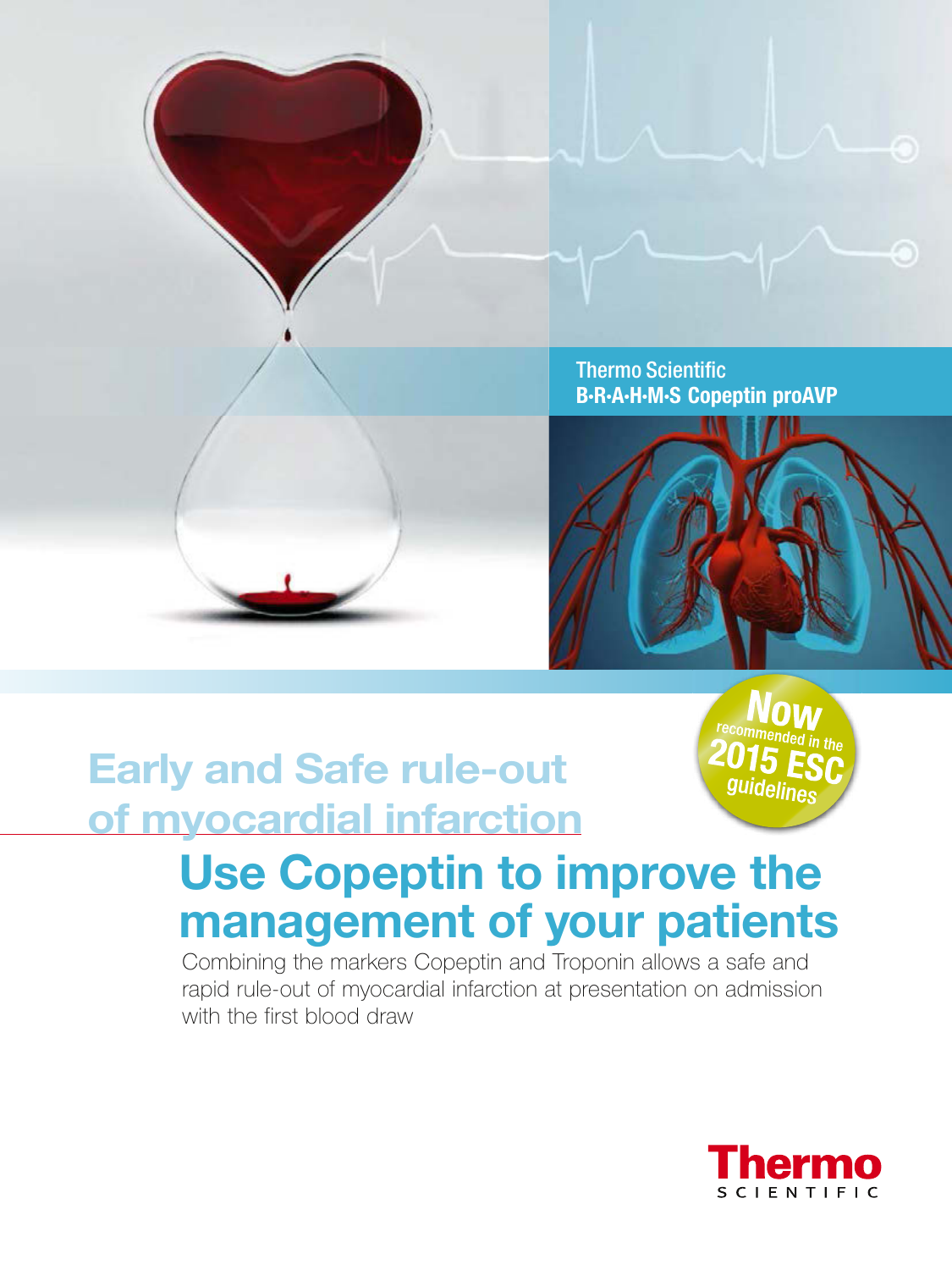## Your clinical need: Safe and early rule - out of chest pain patients with a suspected Acute Coronary Syndrome

In times of overcrowded emergency departments (ED), it is of great importance to effectively allocate the available resources and improve the workflow.





While one in ten patients presents with chest pain in the ED, only about 10 % of the diagnoses in these patients actually reveal myocardial infarctions.<sup>1</sup> Doctors and health care professionals face the challenge of a **safe and fast ruleout** of Acute Myocardial Infarctions (AMI) on a daily basis.

Within patients presenting in the ED with a suspected Acute Coronary Syndrome (ACS), STEMI diagnosis is straightforward while NSTEMI diagnosis requires time and resource-consuming investigations that delay definitive actions. A faster decision on further intervention and adequate patient care can not only save costs and resources by optimising patient management, but also minimise waiting time and unnecessary stress for patients.1,2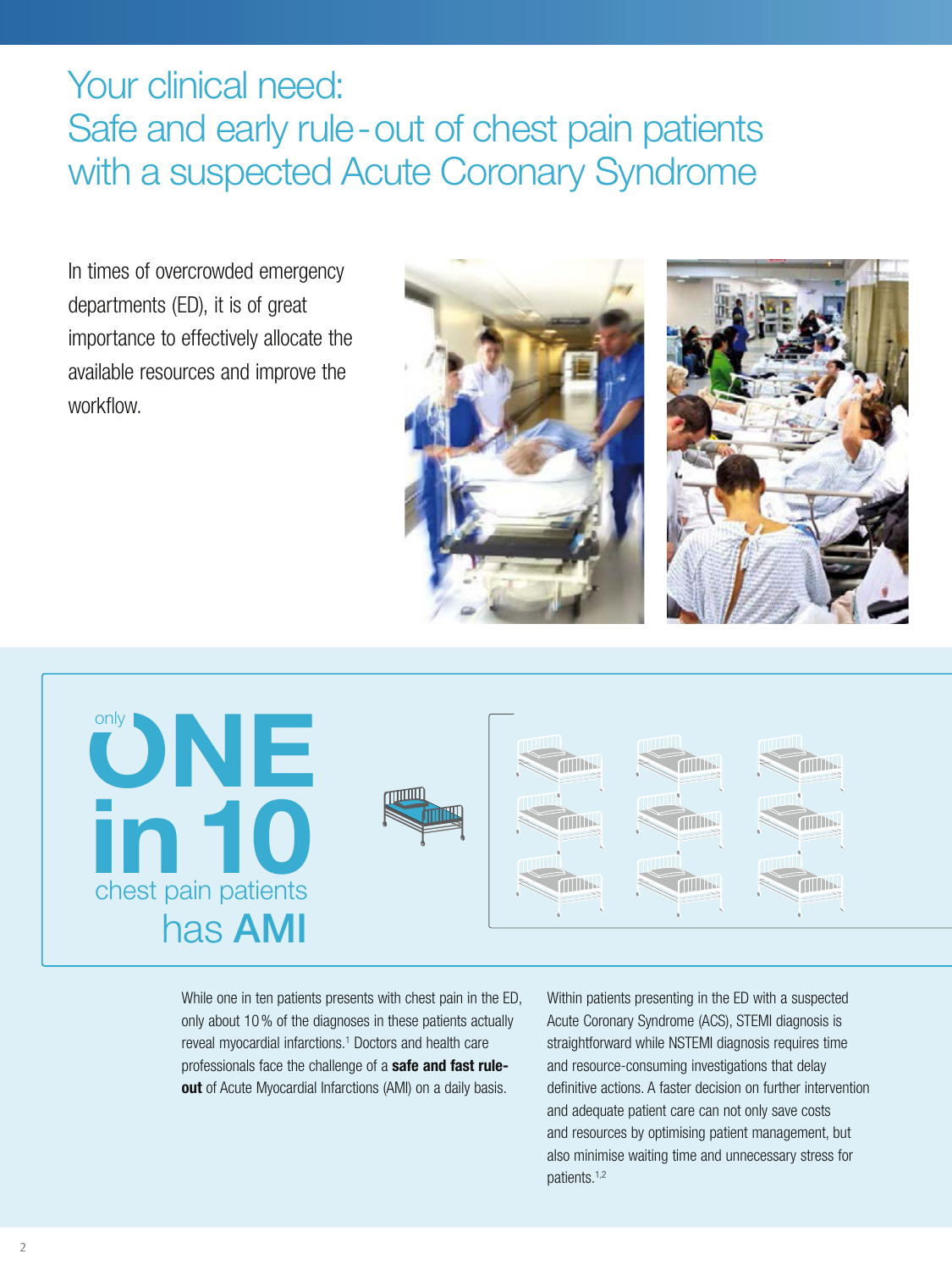## Our Solution: Combining Copeptin and Troponin



Combining the biomarkers Thermo Scientific<sup>™</sup> B·R·A·H·M·S<sup>™</sup> Copeptin proAVP and Troponin, whether conventional or high sensitivity, provides a safe and effective procedure to rule out AMI and better manage overcrowded emergency departments at the first blood sample. Various observational studies reporting negative predictive values higher than 99 %3,4,5,6 support the sensitivity of the new strategy on a scientific basis.



A meta-analysis of 9244 patients across 14 studies confirms the improvement in sensitivity, Negative Predictive Value (NPV) and negative likelihood ratio for the combination of Copeptin and the initial Troponin in contrast to mere Troponin measurement, whether conventional or high sensitivity.<sup>6, 7, 8</sup>

A dual marker strategy combining Copeptin and Troponin benefits from the integration of complementary information provided by pathophysiologically different processes: Copeptin for the quantification of endogenous stress and Troponin for the detection and quantification of myocardial necrosis.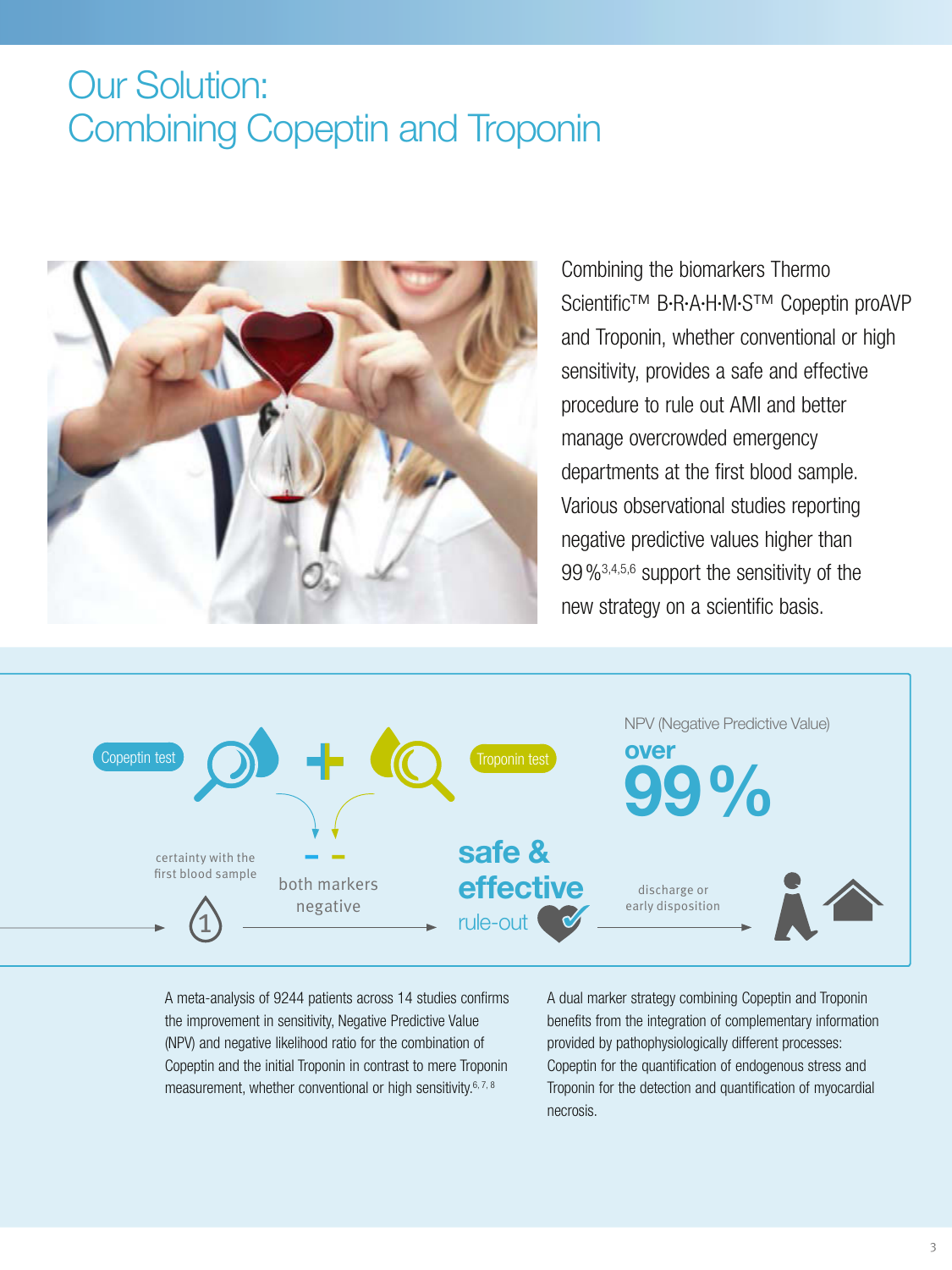## Correlation of Copeptin and AMI

Copeptin, a 39-amino acid glycopeptide, is the C-terminal part of the prohormone of arginine vasopressin (AVP) or antidiuretic hormone (ADH).

The pre-pro-vasopressin precursor is synthesized and processed into its three components - AVP, Neurophysin II and Copeptin- within the hypothalamus; afterwards these products are transported along the neuronal axons in the granules of the posterior hypophysis (pituitary gland), where they are stored and released under appropriate stimulus.

Copeptin is released together with AVP in equimolar amounts but while the measurement of the unstable AVP is prone to preanalytical errors, Copeptin constitutes a stable surrogate marker for this key hormone in the human body.9

> Signal peptide

1

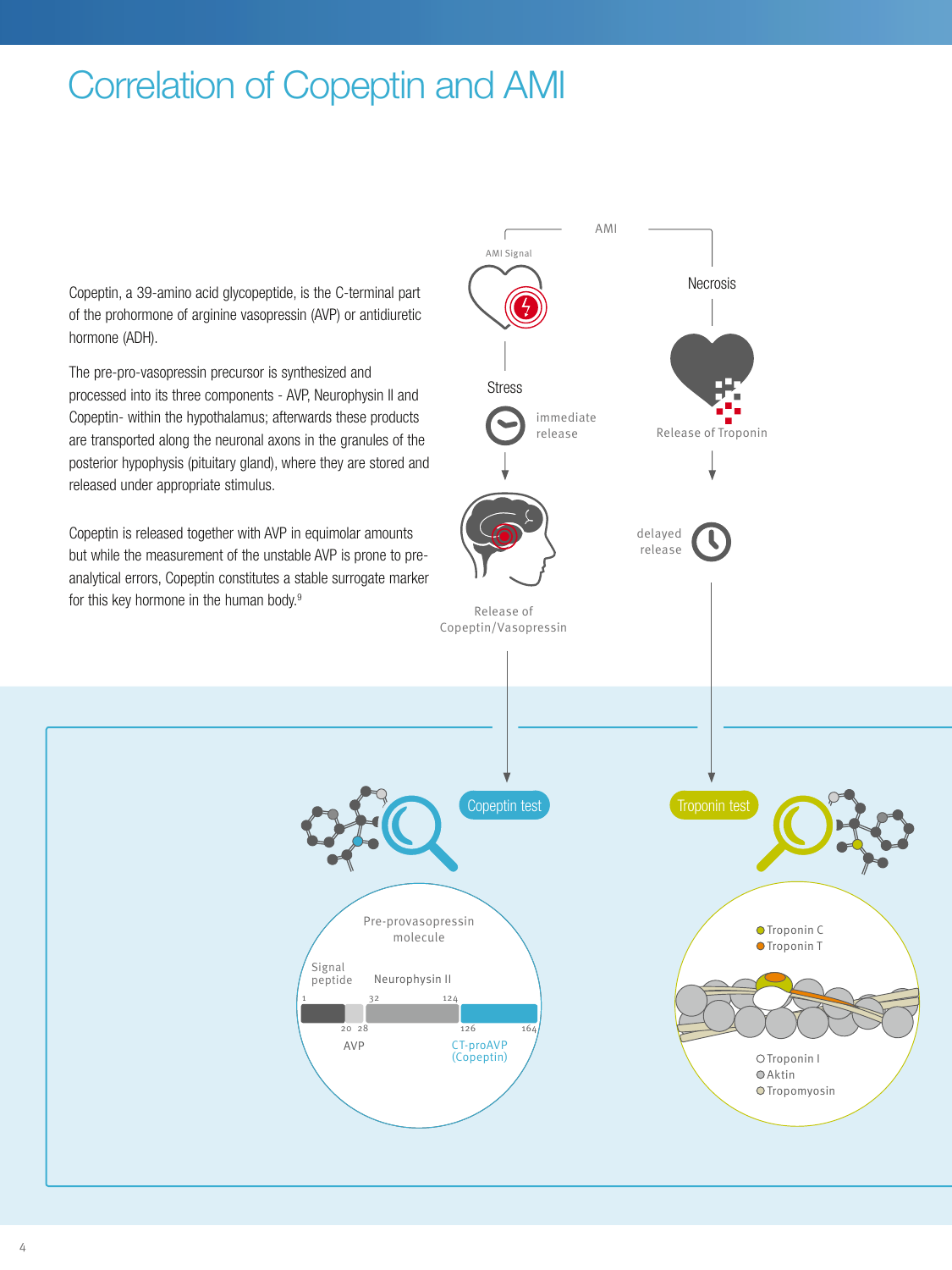

"Combined determination of Copeptin and Troponin provides a remarkable negative predictive value virtually independent of Chest Pain Onset time and therefore aids in early and safe rule-out of myocardial infarction." Reichlin et al., 2009

After an acute MI, the circulating Copeptin levels rapidly rise to peak values and decline over the next hours (see Figure 1). This has been also demonstrated in a study that analyzed the release kinetics of Copeptin in patients with a model of AMI.4,10

The strength of a strategy combining Copeptin and Troponin can be found in the very early rule-out of

myocardial infarction with a single blood draw, since Copeptin and Troponin should cover all time frames after the acute event.

The suggested Copeptin cut-off to minimize the number of false-negative patients and obtain the highest NPV for the diagnosis of AMI is 10 pmol/L.<sup>10,11</sup>

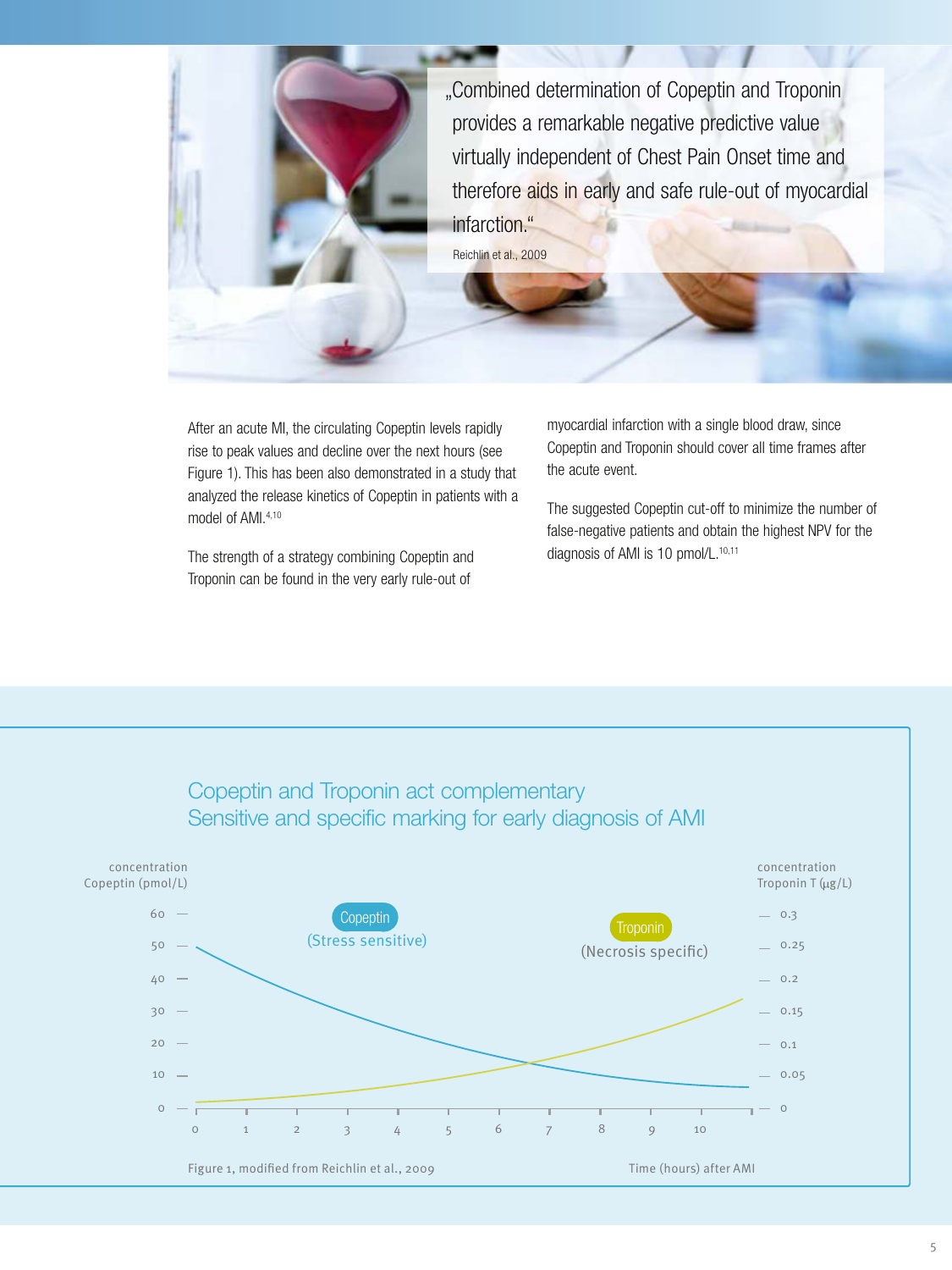## BIC-8 study Integrating the biomarker Copeptin into standard process

"Thanks to the Copeptin biomarker, clinics can better manage overcrowded Emergency Departments ... We have implemented a new algorithm using Copeptin and Troponin at the ED at the Charité now that our study has been published."

Principal investigator Prof. Martin Möckel (Department of Cardiology, Charité University Clinic, Berlin)

The Biomarkers in Cardiology (BIC)-8 study is the first interventional clinical trial in the cardiac biomarker field and it confirms the safety and efficacy of the combined use of Copeptin and Troponin in patients with ACS.<sup>12</sup> In this prospective multicentre study, 902 patients with negative results after Troponin testing were initially sampled. In the experimental arm (n=451), patients with a negative Copeptin test result (less than 10 pmol/L) were eligible for discharge to ambulant care after a final clinical assessment with an outpatient visit scheduled within 72 hours, while those with a positive Copeptin test received standard treatment. Patients in the standard arm (n=451) were treated according to current guidelines; their Copeptin results were not made available to treating staff.

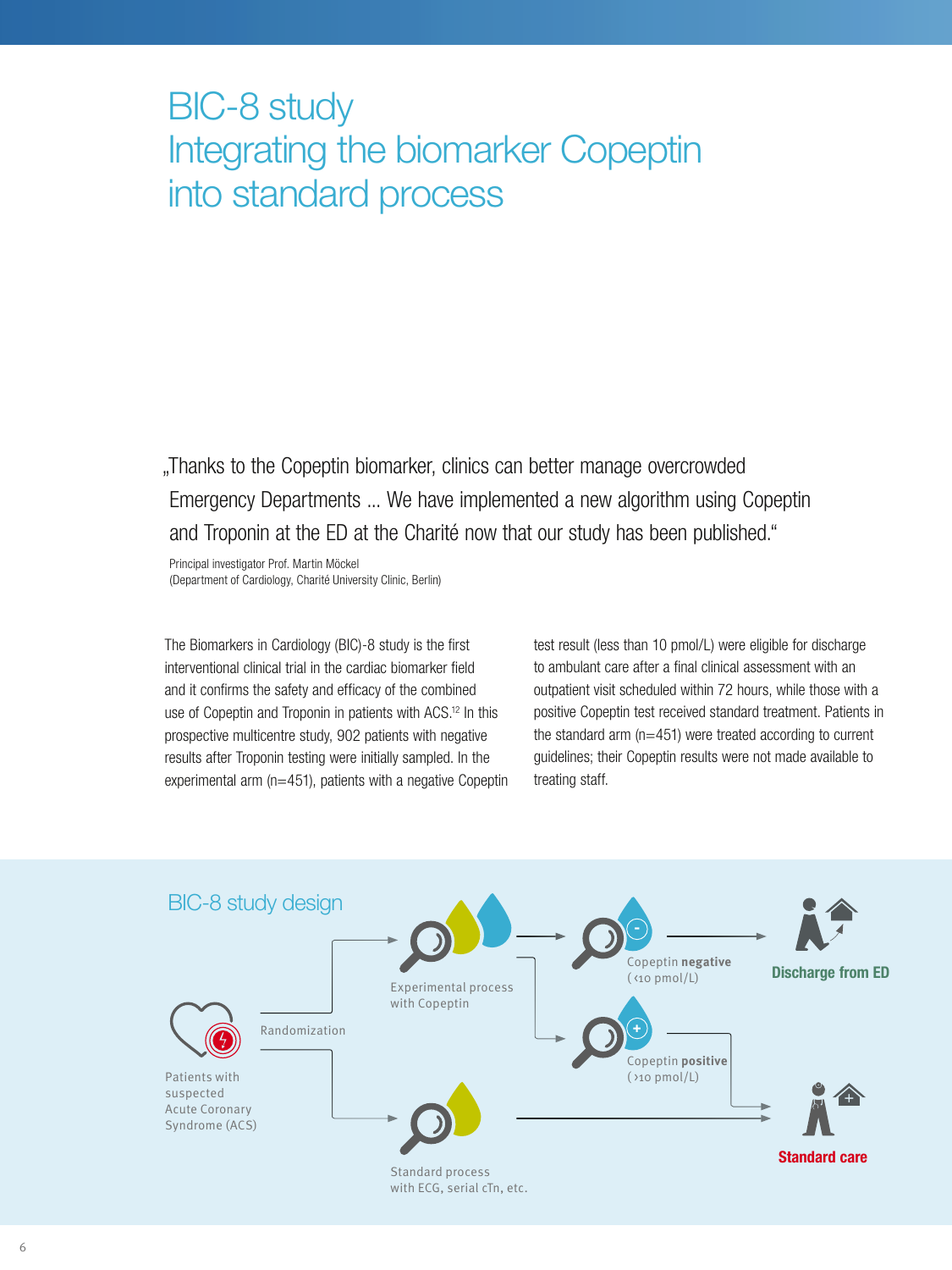"Möckel and colleagues should be commended, as their study represents the first randomized controlled trial examining Copeptin and Troponin, an extremely important endeavour that is necessary to bridge the gap towards changing practice."

Gandhi PU and Januzzi JL, European Heart Journal 201413

In the assessment of Major Adverse Cardiac Events (MACE) within 30 days, the incidence was similar in the two groups (5.2 % in the standard process vs. 5.2 % in the experimental group). This noninferiority design ascertains the safety of integrating Copeptin into the process of managing patients with suspected Acute Cardiac Syndrome.

*MACE proportions in the two study groups and Copeptin subgroups. Patients were randomized into Copeptin and standard group, where MACE proportions were very similar. In subgroups of Copeptin positive and Copeptin negative patients, MACE rates are higher in Copeptin positives; this suggests a prognostic value for positive Copeptin. While MACE events are lower in discharged Copeptin negative patients.*





#### Discharge from the Emergency Department

Including Copeptin into the diagnostic process significantly improves patient management in the ED; while maintaining the same safety levels as in the standard procedure, combining Copeptin and Troponin enables higher discharges rates in the Emergency Departments (67,6% vs. 12 %, p < 0.001).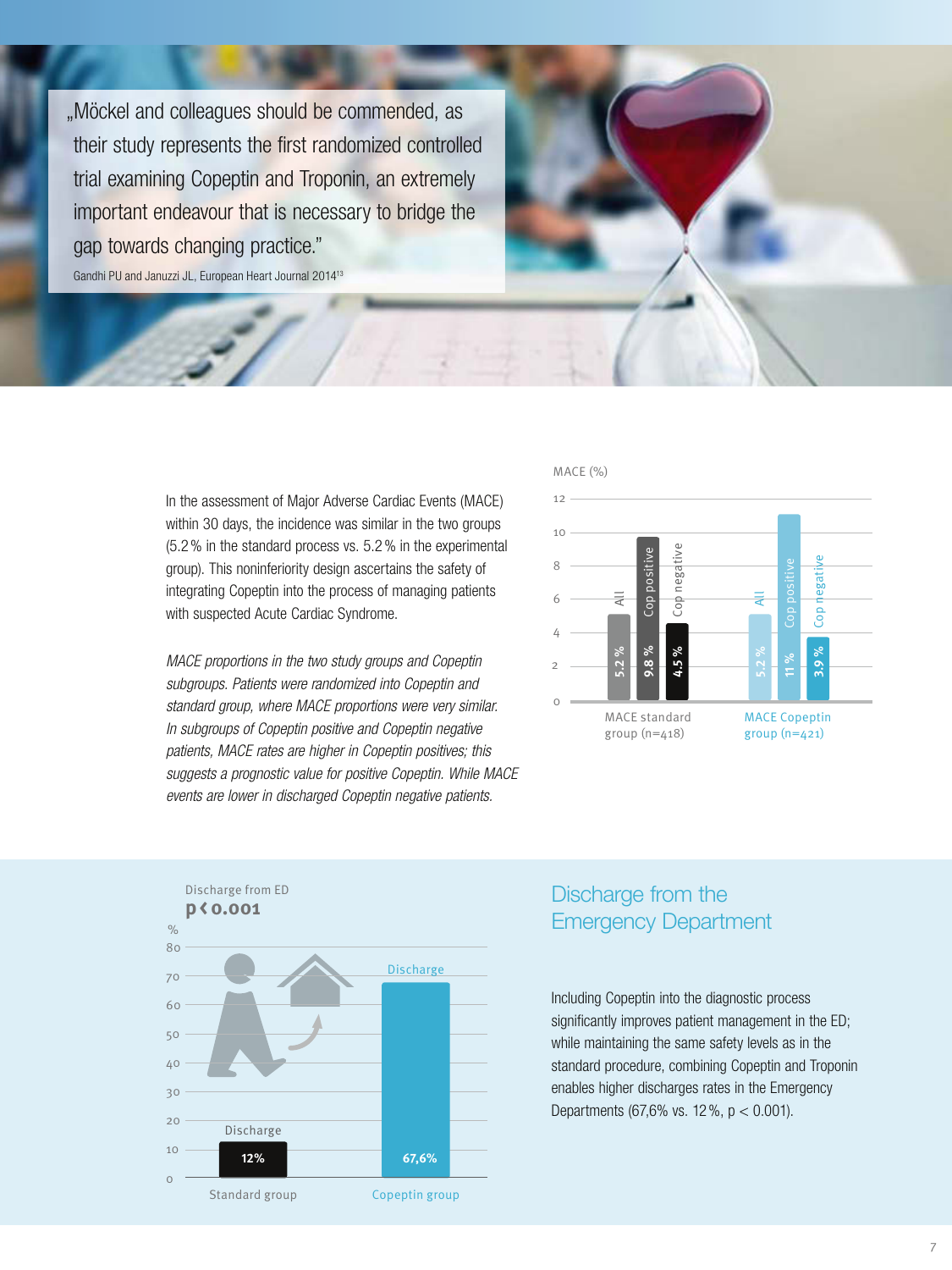## How to use Copeptin to exclude patients from Acute Myocardial Infarction

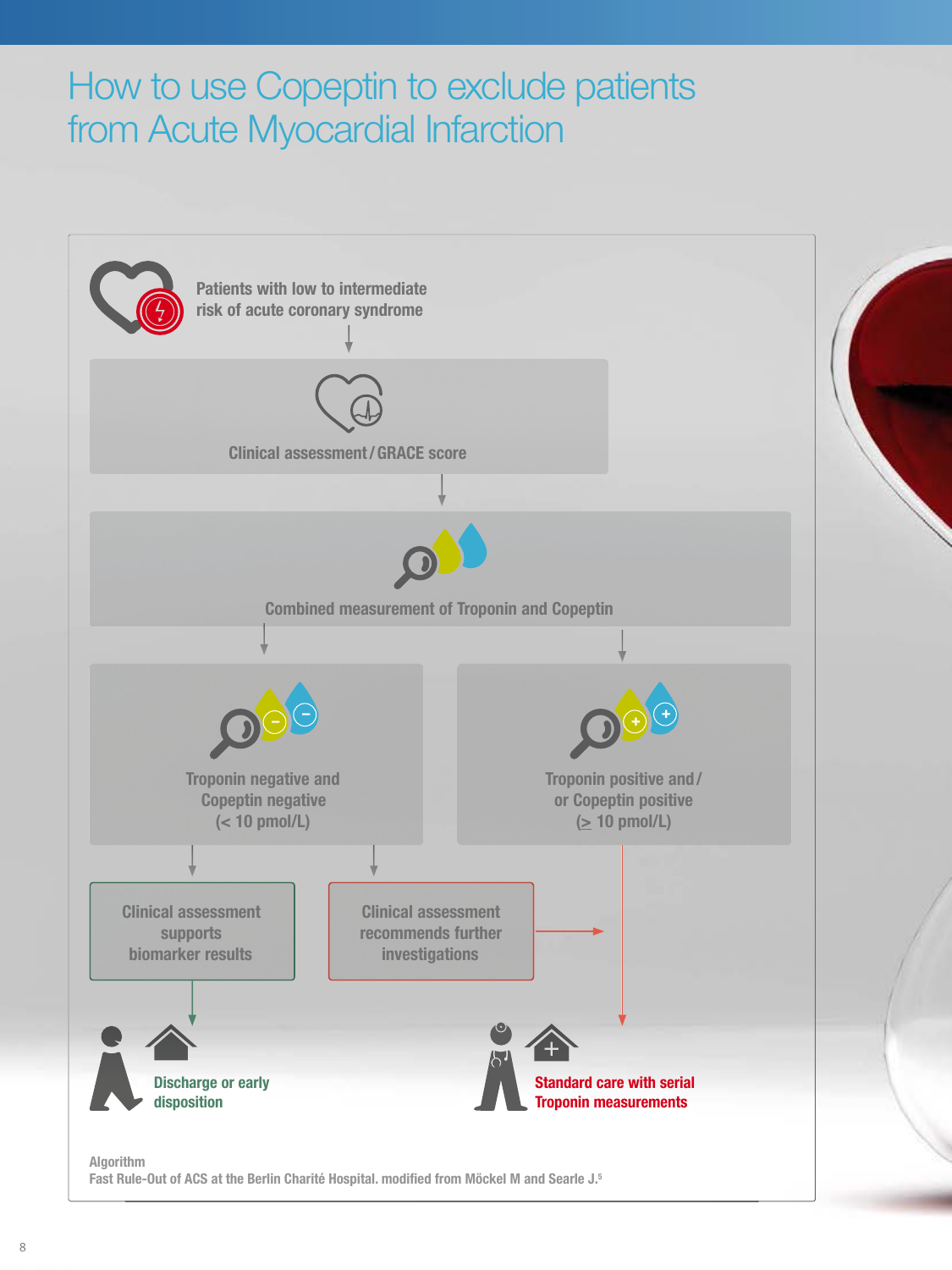## **3 HOURS**<br>
HOURS

"The combined use of Copeptin and Troponin in patients with suspected acute coronary syndrome avoids the need for prolonged clinical monitoring and serial blood sampling in the majority of patients, with a consequent saving of resources."

C. Domenico et al., 201314

## Save time and costs by integrating Copeptin in your standard diagnostic process

As revealed by the BIC-8 study and by other prospective studies, 3,4,5,14 integrating Copeptin into the diagnostic process can shorten the patients' time in the emergency department by at least 3 hours. An earlier rule-out will not only improve the workflow and save costs in the health system, but also increase patient satisfaction. Considering that overcrowding in the emergency departments leads to a worse clinical outcome<sup>2</sup>, the combined determination of both markers within a single blood draw can safely shorten the length of the stay in the ED and has the potential to change the clinical practice.

The favorable cost-benefit ratio for the combined assessment has recently corroborated this new procedure.<sup>14</sup> A shorter length of stay and a more efficient use of resources for discharged patients avoids the need for prolonged clinical monitoring in low-to intermediate-risk patients with ACS. Circumventing serial ECG and Troponin tests, Copeptin simplifies the available strategy to rule-out AMI and makes it potentially more cost-effective.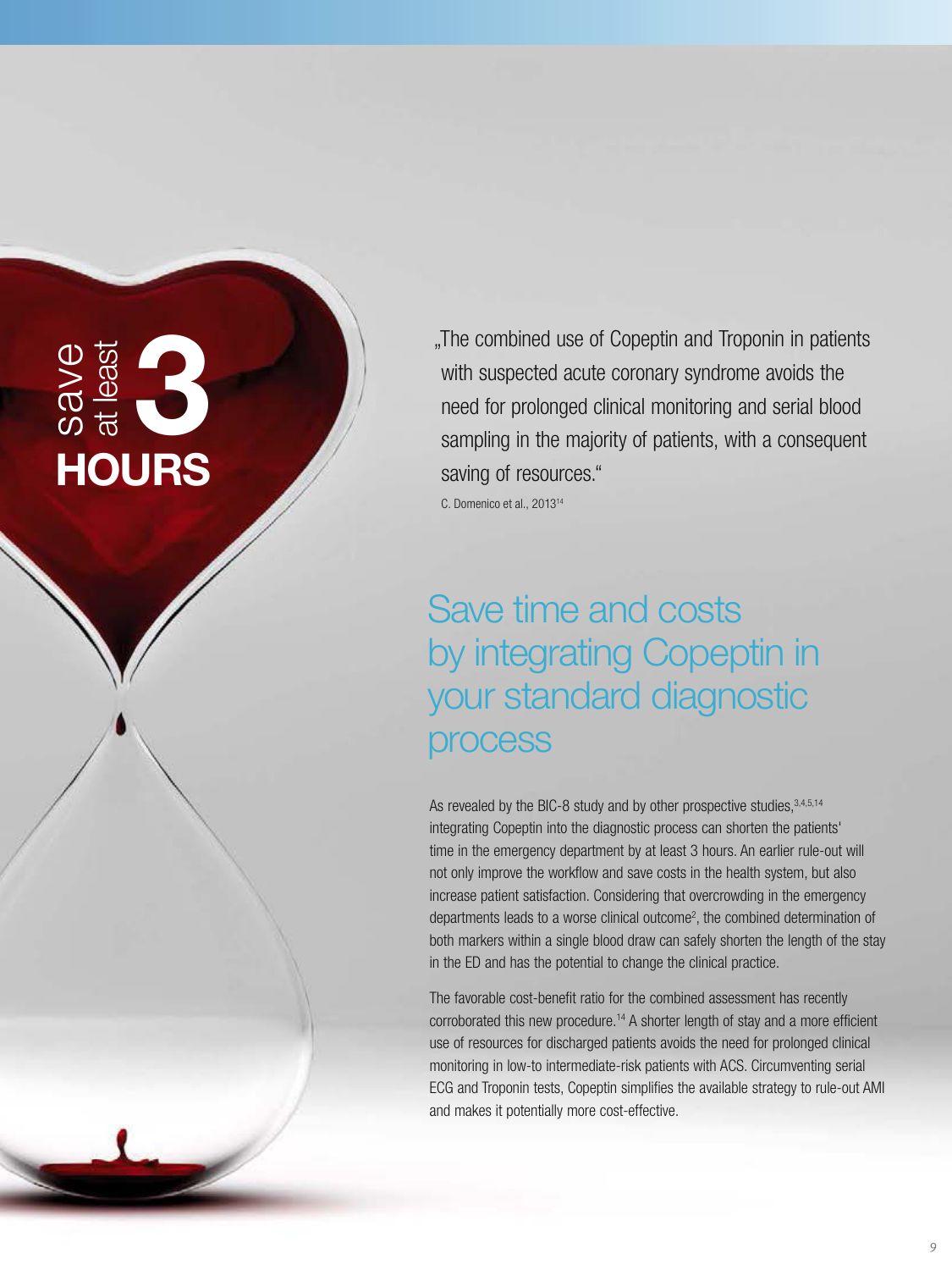## Copeptin and Troponin strategy: Fast. Effective. Safe...

## ...Guideline Recommended



**Table 1: Laboratory Value (cardiac). Modified from Post et al., 201519**

#### Faster Rule-Out of AMI

· Combined testing of Copeptin and Toponin allows a rapid rule-out and discharge of patients with suspected ACS from the ED.

#### Safe rule-out of AMI, as demonstrated in the BIC-8 interventional study

- · Proved non-inferior safety compared to the conventional approach.
- · The use of a single combined Copeptin and Troponin test at presentation can support a safe discharge process in low to intermediate risk patients presenting with suspected ACS.

#### Optimize resource allocation and processes

· Increase the patients' turnaround in the ED while reducing the need of subsequent diagnostic tests.

#### Optimize Patient Management in the ED

· Faster diagnosis can increase patient well-being, since unnecessary patient stress, anxiety and other risks associated with hospitalization can be avoided.

#### Better risk stratification

· Copeptin levels provide valuable predictive information for risk stratification and intermediate-term outcome in patients with Acute Cardiac Syndrome. In conjunction with the GRACE score, the Copeptin biomarker provides a more accurate identification of individuals at high risk.12, 15, 16, 17

#### Copeptin in the Guidelines

· The use of Copeptin is now recommended in the 2015 ESC guidelines for the management of patients with suspected ACS and in the Criteria of the German Society of Cardiology for the establishment of chest pain units  $(Table 1)<sup>18</sup>$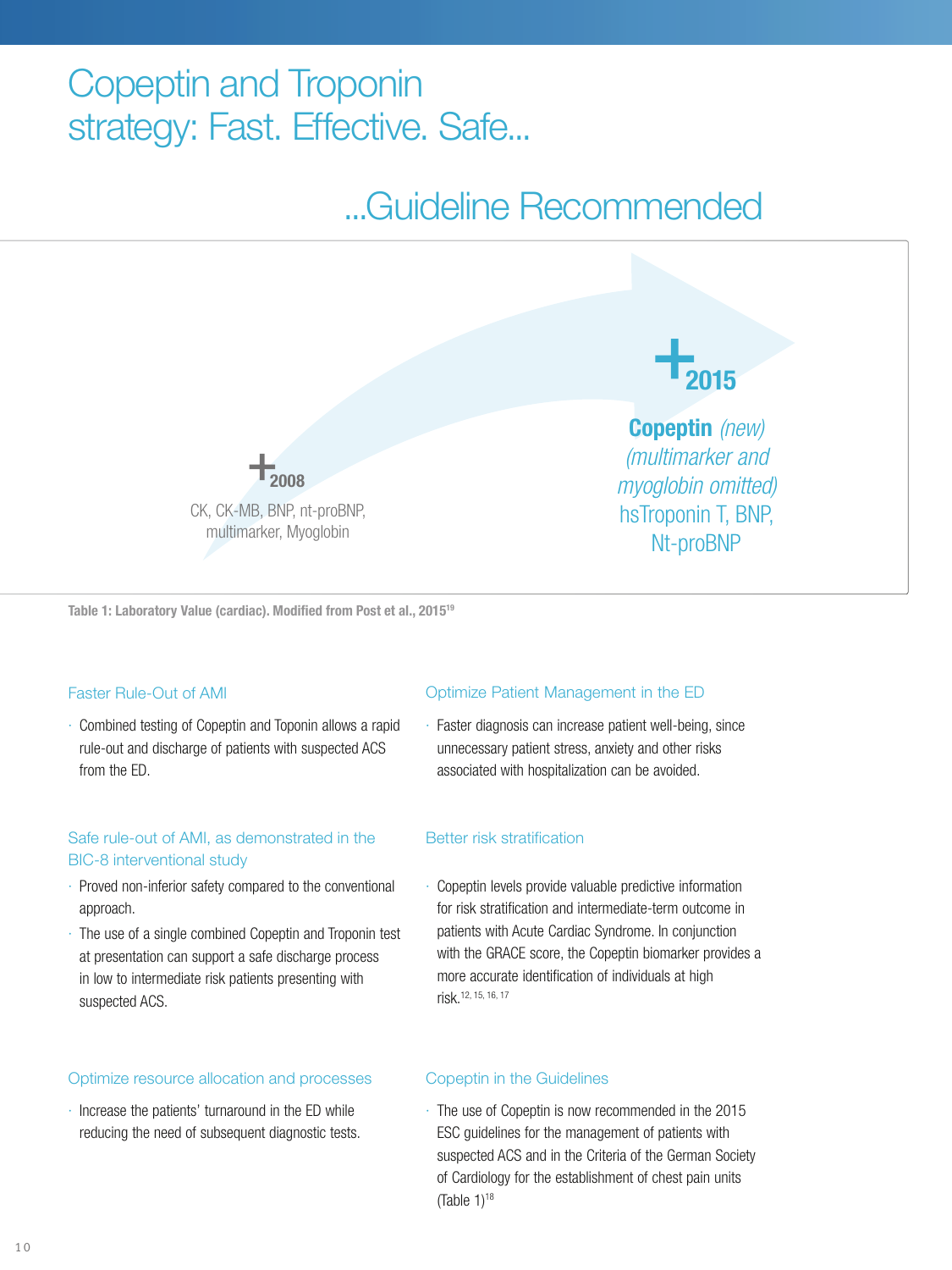

| <b>Product name</b>                               | Copeptin proAVP KRYPTOR                              |
|---------------------------------------------------|------------------------------------------------------|
| Available on                                      | B·R·A·H·M·S KRYPTOR<br>compact PLUS                  |
| <b>Assay format</b>                               | Automated immunofluorescent<br>assay (KRYPTOR)       |
| <b>Technology</b>                                 | Time Resolved Amplified<br>Cryptate Emission (TRACE) |
| Direct measurement                                | $0.7500$ pmol/L                                      |
| <b>Measuring range with</b><br>automatic dilution | $0.72000$ pmol/L                                     |
| <b>Functional assay</b><br>sensitivity (FAS)      | $<$ 1.08 pmol/L                                      |
| <b>Detection limit</b>                            | $0.69$ pmol/L                                        |
| <b>Incubation time</b>                            | 14 minutes                                           |
| Sample volume                                     | 50 µL                                                |
| Sample type                                       | Serum,<br>plasma (EDTA, heparin)                     |
| <b>Determinations</b>                             | 50                                                   |
| <b>Article number</b>                             | 857.050                                              |
|                                                   |                                                      |

#### **References**

- 1 Möckel et al., Eur Heart J. 2015 Feb 7;36(6):369-76
- 2 Guttmann A et al., BMJ 2011;342:d2983
- 3 Reichlin T et al., J Am Coll Cardiol. 2009; 54(1):60-8.
- 4 Keller T et al., J Am Coll Cardiol. 2010; 55(19):2096-2106.
- 5 Maisel A, et al., J Am Coll Cardiol. 2013; 62(2):150-160
- 6 Lipinski MJ., et al. Am J Cardiol 2014;113:1581e1591
- 7 Giannitsis E et al., Clin Chem 2011;57(10):1452–1455
- 8 Sebbane M et al., Am J Emerg Med. 2013;31(9):1302-8
- 9 Morgenthaler NG et al., Clin Chem 2006;52:112–119
- 10 Liebetrau C et al., Clin Chem 2013:59(3);566-569
- 11 Möckel M et al., Curr Atheroscler Rep 2014: 16:421
- 12 Möckel M et al., Eur Heart J 2014: DOI:10.1093/eurheartj/ehu178
- 13 Gandhi PU et al., Eur Heart J 2014 doi:10.1093/eurheartj/ehu211
- 14 Domenico C et al., LigandAssay 2013;18 (1):68-72
- 15 Khan SQ et al, Circulation. 2007;115:2103-2110

16 Potocki M et al., Heart 2012; 98: 558-565

- 17 von Haehling S et al., Int J Cardiol. 2012;162(1):27-32
- 18 Roffi et al., Eur Heart J. 2015 Aug 29; doi: http://dx.doi.org/10.1093/eurheartj/ ehv320
- 19 Post F. et al., Clin Res Cardiol, 2015: DOI 10.1007/s00392-015-0888-2
- 20 Van de Werf F. and Crea F., Eur Heart J. 2015 Feb 7;36(6):342-6a
- 21 Marston and Maisel, Expert Rev Cardiovasc Ther. 2014 Oct;12(10):1237-42.